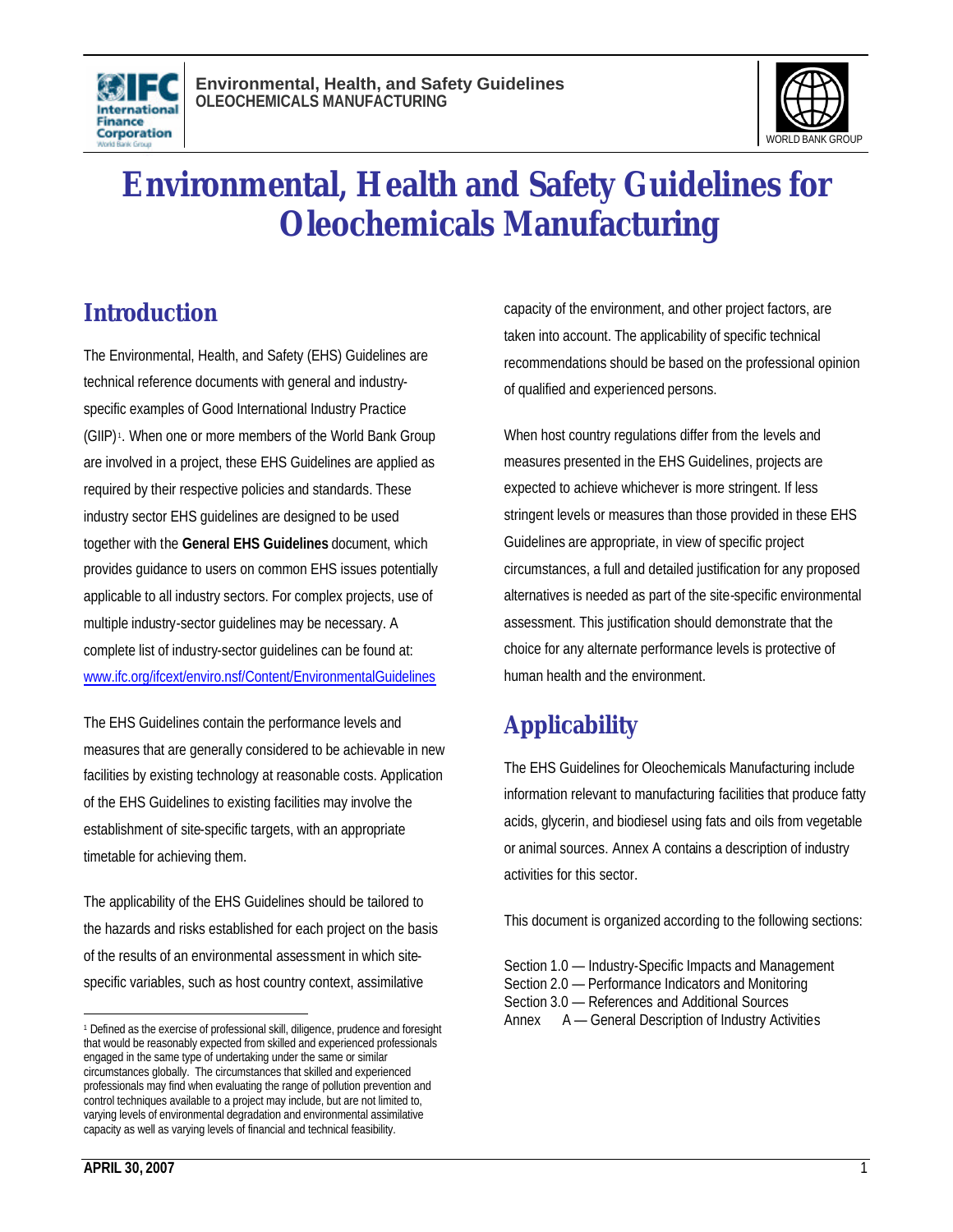



# **1.0 Industry-Specific Impacts and Management**

The following section provides a summary of EHS issues associated with oleochemicals manufacturing which occur during the operations phase, along with recommendations for their management. Recommendations for the management of EHS issues common to most large industrial facilities during the construction and decommissioning phases are provided in the **General EHS Guidelines**.

# **1.1 Environment**

The main environmental issues related to the oleochemicals manufacturing sector are:

- Air emissions
- **Wastewater**
- Hazardous materials
- Wastes and by-products
- Noise

Optimizing process conditions (associated with an appropriate selection of good quality raw materials and feedstock) significantly reduces the environmental impact of these manufacturing plants by limiting the production of waste, wastewater, and air emissions.

### **Air Emissions**

Oleochemicals manufacturing facilities typically consume large amounts of energy to heat water and produce steam for process applications (e.g., splitting, refining, and distillation processes). Energy consumption is also associated with refrigeration and compressed air systems. Facilities may have captive power plants to supply energy.

Combustion source emissions guidelines associated with steam and power generation from sources with a heat input capacity

equal to or lower than 50 thermal megawatts (MWth) are addressed in the **General EHS Guidelines.** Larger power source emissions are addressed in the **EHS Guidelines for Thermal Power**. Detailed recommendations for energy efficiency are presented in the **General EHS Guidelines**.

### *Fatty Acids Production*

Air emissions from fatty acids production mainly include fugitive emissions of volatile organic compounds (VOCs), including hexane from solvent fractionation processes; fugitive emissions of hydrogen from hydrogenation units; odor emissions of low molecular fatty acids; and degradation products such as ketones and aldheydes from storage tanks, and pre-treatment, splitting, and distillation units.

Recommended emission prevention and control measures include the following:

- Implement a solvent recovery process via distillation and condensation;
- Monitor and record solvent consumption and implement a maintenance program to detect, monitor, and minimize hexane emissions from the solvent recovery unit and from leaks in piping and vents; and
- Collect and treat fugitive VOC emissions from storage tanks, and pre-treatment, splitting, and distillation units. Activated carbon filters and scrubber systems using oil or alkaline water should be installed to abate solvent and odor emissions. Consider incineration of solvent vapors and / or odor substances as an alternative option.

# *Glycerin Production*

VOCs may be generated from the pre-treatment of low-quality glyceric solutions or from vacuum generator equipment. VOCs may cause odor emissions due to the presence of low molecular weight decomposition products.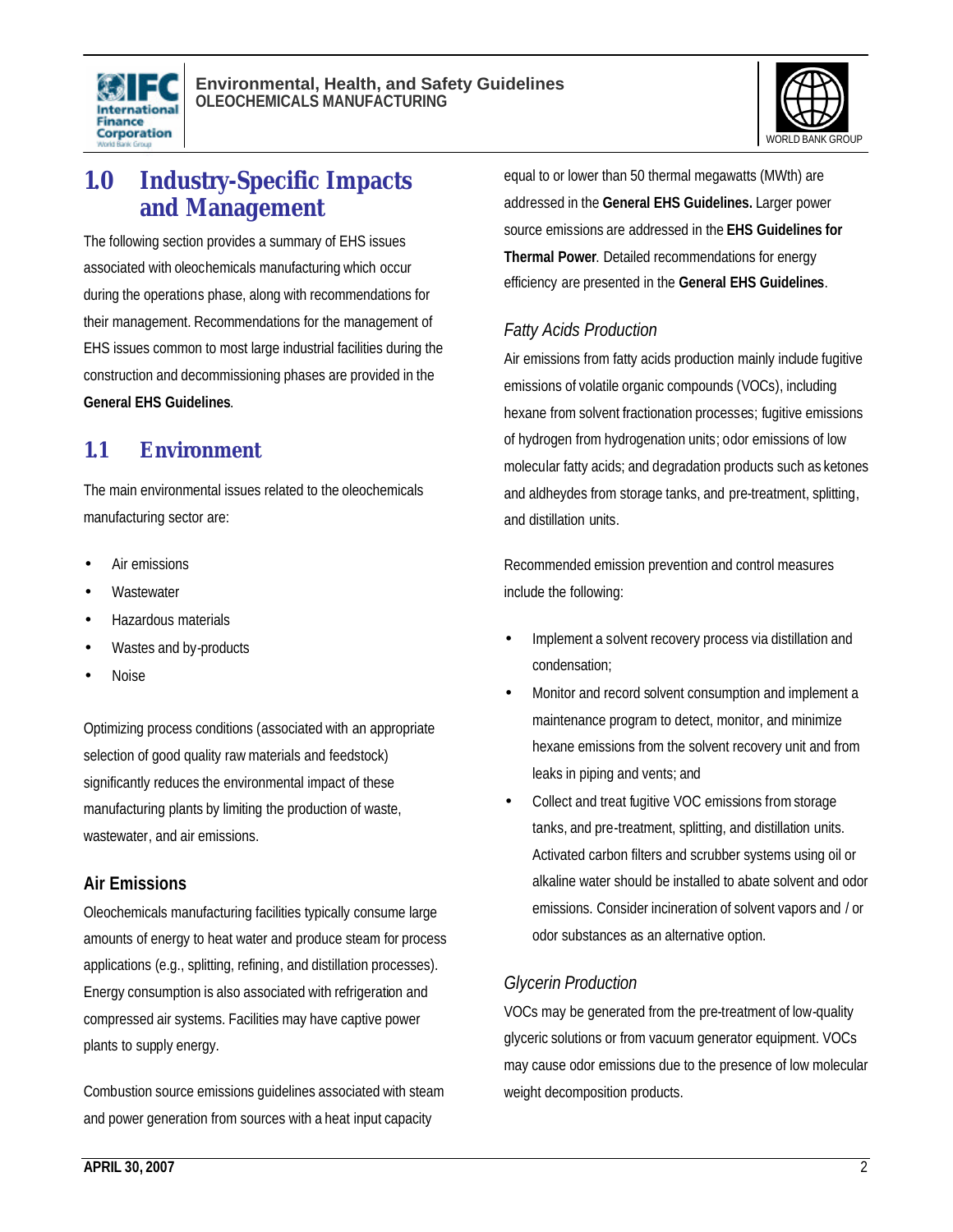



Recommended emission prevention and control measures include the following:

- Consistently monitor the presence of methanol when using glyceric solutions from biodiesel production;
- Maintain pre-treatment temperatures as low as practical and install efficient condensers to minimize VOC emissions; and
- Use scrubbers to abate air emissions at plants using lowquality raw materials.

### *Biodiesel Production*

Air emissions from biodiesel production include: VOCs, mainly methanol, from the distillation and condensation of excess methanol at the end of the transesterification process; fugitive VOC emissions from reactors, methanol storage, or pipe leaks; methanol from the rectification of the aqueous methanol produced by the esterification process; and VOC and odor emissions associated with vacuum generation equipment during the distillation process.

Recommended emission prevention and control measures include the following:

- If possible, remove excess methanol used in the transesterification reaction before the wash step to prevent the presence of methanol in wastewater effluents and avoid the need for further rectification of the methanol aqueous solution and emission of methanol to air; and
- Install activated carbon filters and wet scrubbers, or vapor incineration, to abate VOC and odor emissions collected from different plant units, including storage tanks.

### **Wastewater**

#### *Industrial Process Wastewater*

#### **Fatty Acids Production**

Fatty acids production plants generate a significant amount of wastewater containing suspended fatty acids and fats, with high biochemical oxygen demand (BOD) and chemical oxygen demand (COD) levels. Wastewater sources include fatty acids vapor condensation from water sprays; release of high-pressure fatty acids streams at the exit of splitting towers; vapor condensation from deodorizing operations; and vacuum generators using steam.

Recommended pollution control and abatement measures include the following:

- Consider installing indirect condensers and dry vacuum pumps where water is not in contact with fatty acid process streams to reduce the volume of wastewater generated by the process;
- Maximize water reuse and install cooling towers, as needed;
- Design and install a floating / settling unit to process water streams from both routine operations (including cleaning procedures) and non-routine circumstances (accidental release of fats and oils). Further biological treatment should be conducted prior to discharge, depending on influent concentrations and applicable discharge standards; and
- Where practical, recover and reprocess sludge from the treatment unit in the production process.

### **Glycerin Production**

Condensation water from glyceric solution evaporation and distillation, and water from vacuum generation systems, are typically generated during glycerin production. Condensation water produced by the distillation process may contain up to 30 percent glycerin and residues of fatty esters and acids.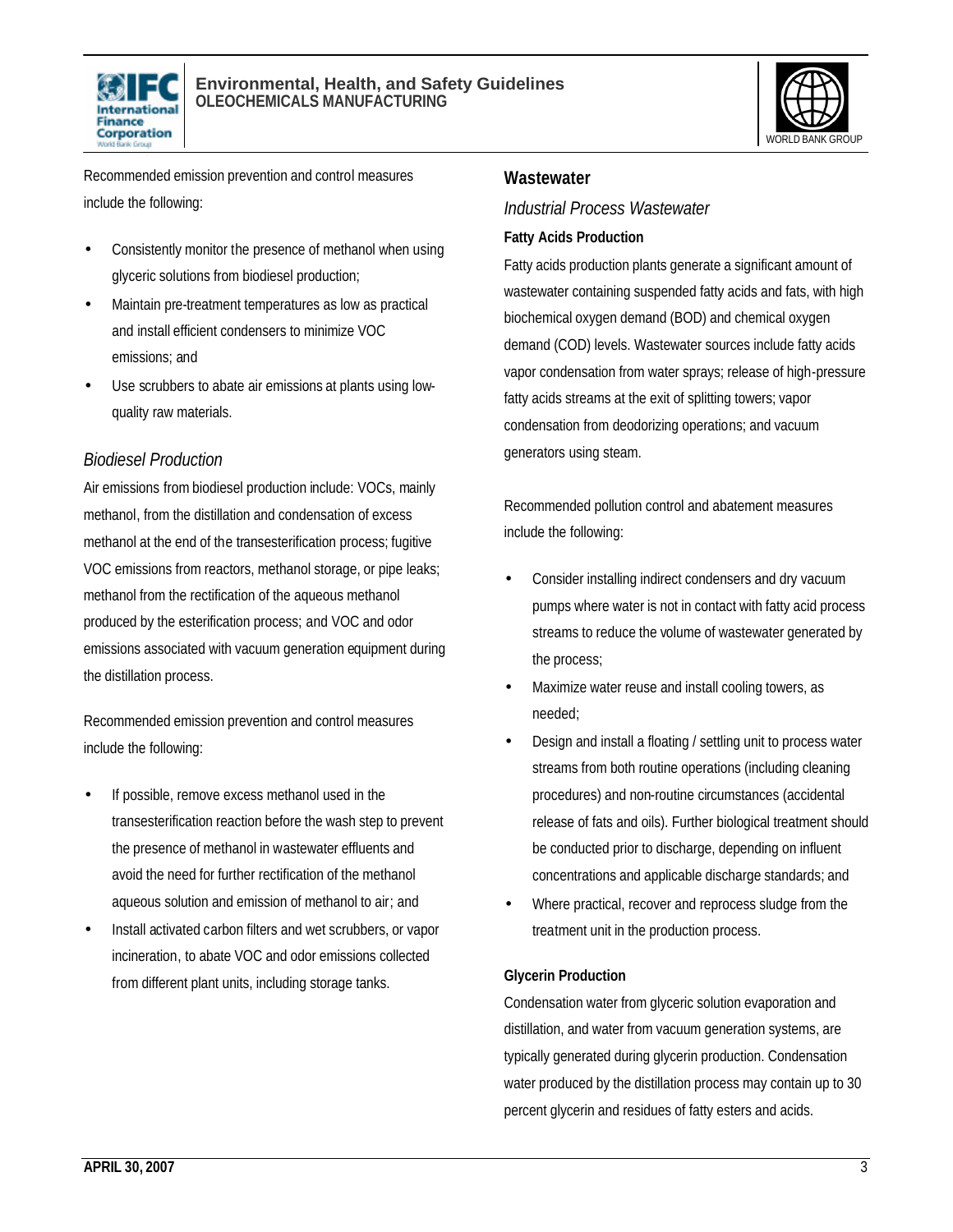



Condensation water produced by a multistage evaporation process may contain small amounts of glycerin and is characterized by high COD and BOD levels. Water from vacuum generation systems may contain traces of glycerin.

Recommended pollution prevention and control measures include the following:

- Recycle condensation water produced by the distillation process to the production process via lime and acid treatment, filtration, and evaporation;
- Where glycerin production plants are integrated with fatty acid production plants, reuse condensation water produced by the evaporation process as feed in the fat and oil splitting process;
- As an alternative to biological treatment and discharge, consider reusing condensation water as washing water for recovering glycerin from spent activated carbon panels;
- Neutralize acid and caustic solutions collected from reactivation of resins in ion-exchange processes used to treat glyceric solutions before disposal;
- Use of dry pumps as vacuum generators and indirect condensers, where water has not been in direct contact with vapors, is preferred to reduce wastewater volumes; and
- Recycle water from vacuum generation systems as process water, where needed.

### **Biodiesel Production**

Ester wash water is the main liquid effluent from biodiesel production units. It contains organic residues (esters, fatty acids, soaps, glycerin, and traces of methanol) and inorganic acids and salts produced by neutralization of residual catalyst with acids (usually hydrochloric acid and sodium chloride). The use of phosphoric acid is a challenge during wastewater treatment due to the associated high levels of phosphate in the stream, although it generates salts that can be recycled as fertilizers.

Water produced from scrubbers and rectification process contains organic impurities and traces of methanol. The aggregate process wastewater typically has a high organic and diluted acid load, resulting in high COD and BOD levels.

Recommended pollution prevention and control measures include the following:

- Remove excess methanol used in the transesterification reaction before the wash step if possible, or otherwise recover it from wastewater streams;
- Treat methanol-free wastewater via a settling / floating unit to collect floating residues, followed by neutralization and biological treatment prior to discharge; and
- When phosphoric acid is used, monitor phosphate concentrations in wastewater and adjust or modify wastewater treatment systems as necessary to meet applicable discharge standards.

### *Process Wastewater Treatment*

Techniques for treating industrial process wastewater in this sector include grease traps, skimmers, dissolved air floatation, or oil water separators for separation of oils and floatable solids; filtration for separation of filterable solids; flow and load equalization; sedimentation for suspended solids reduction using clarifiers; biological treatment, anaerobic (if wastewater BOD is high) followed by aerobic treatment for reduction of soluble organic matter (BOD); chemical or biological nutrient removal for reduction in nitrogen and phosphorus; chlorination of effluent when disinfection is required; dewatering and disposal of residuals in designated hazardous waste landfills. Additional engineering controls may be required for (i) containment and treatment of volatile organics stripped from various unit operations in the wastewater treatment system, (ii) removal of recalcitrant organics using activated carbon or advanced chemical oxidation, (iii) reduction in effluent toxicity using appropriate technology (such as reverse osmosis, ion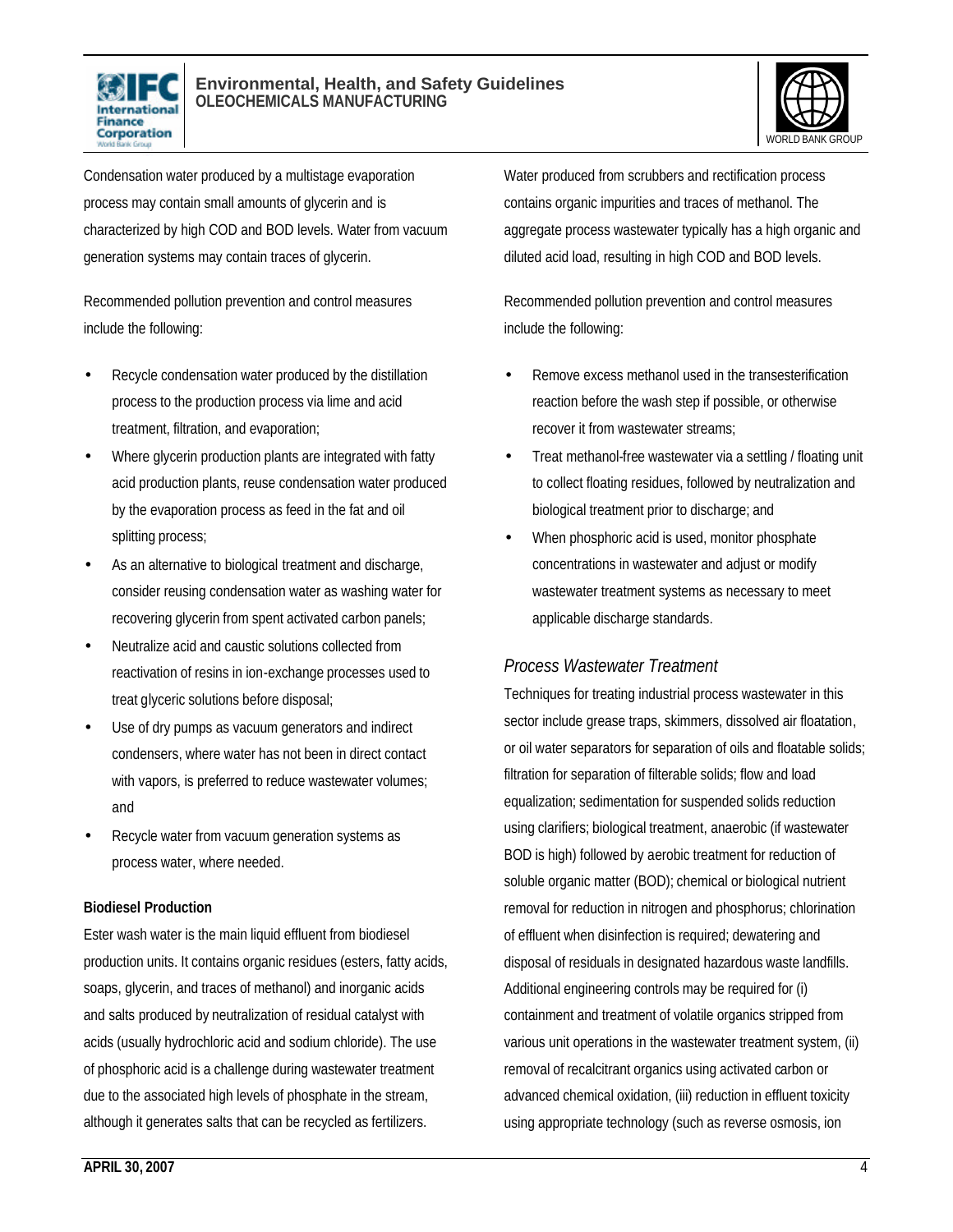



exchange, activated carbon, etc.), and (v) containment and neutralization of nuisance odors.

Management of industrial wastewater and examples of treatment approaches are discussed in the **General EHS Guidelines**. Through use of these technologies and good practice techniques for wastewater management, facilities should meet the Guideline Values for wastewater discharge as indicated in the relevant table of Section 2 of this industry sector document.

*Other Wastewater Streams & Water Consumption*

Guidance on the management of non-contaminated wastewater from utility operations, non-contaminated stormwater, and sanitary sewage is provided in the **General EHS Guidelines**. Contaminated streams should be routed to the treatment system for industrial process wastewater. Recommendations to reduce water consumption, especially where it may be a limited natural resource, are provided in the **General EHS Guidelines**.

### **Hazardous Materials**

Oleochemicals manufacturing facilities use significant amounts of hazardous materials, including raw materials and intermediate / final products. The handling, storage, and transportation of these materials should to be managed properly to avoid or minimize the potential for environmental impacts. Recommended practices for hazardous material management are presented in the **General EHS Guidelines**.

# **Wastes and By-products**

### *Fatty Acids Production*

The principal waste streams generated from fatty acid production are spent bleaching earths, pitches, and spent catalyst filter cakes. Spent bleaching earths represent the main solid waste stream, accounting for between 0.5 percent and 2 percent by weight of treated oils and fats. The spent bleaching earths contain up to 40 percent fat material, and include

impurities such as coloring pigments, mucilaginous matters, fibers, protein degradation products, ashes, and soaps. Pitches are generated as residues of fatty acid distillation. Spent catalyst filter cakes are produced from fat hydrogenation. Both spent bleaching earths and spent catalyst filter cakes have pyrophoric properties.

Recommended waste management strategies include the following:

- Adoption of an efficient filtration technology may play a relevant role in the reduction of the amount of fat material present in spent filtration panels, minimizing both solid waste and fat loss;
- Fat-rich waste, such as spent bleaching earths, should be considered for recycling and energy recovery through combustion. Other recycling alternatives include its reuse as feedstock for the building industry, fertilizer, and land spreading. Contamination levels should be ascertained before reuse;
- When a continuous distillation process is used, pitches should be re-hydrolyzed and redistilled in a second batch distillation process to reduce the amount of waste generated;
- Reuse of pitches should be explored, including their use in road construction due to their water-repellent properties, and energy recovery through combustion in boilers;
- Spent nickel catalyst filter cakes are pyrophoric and should be dried with nitrogen before storage and disposal. Appropriate on-site management of spent catalysis includes submerging pyrophoric spent catalysts in water during temporary storage and transport until they can reach the final point of treatment to avoid uncontrolled exothermic reactions;
- Spent catalysis should be returned to the manufacturer for regeneration or sent to specialized contractors for metals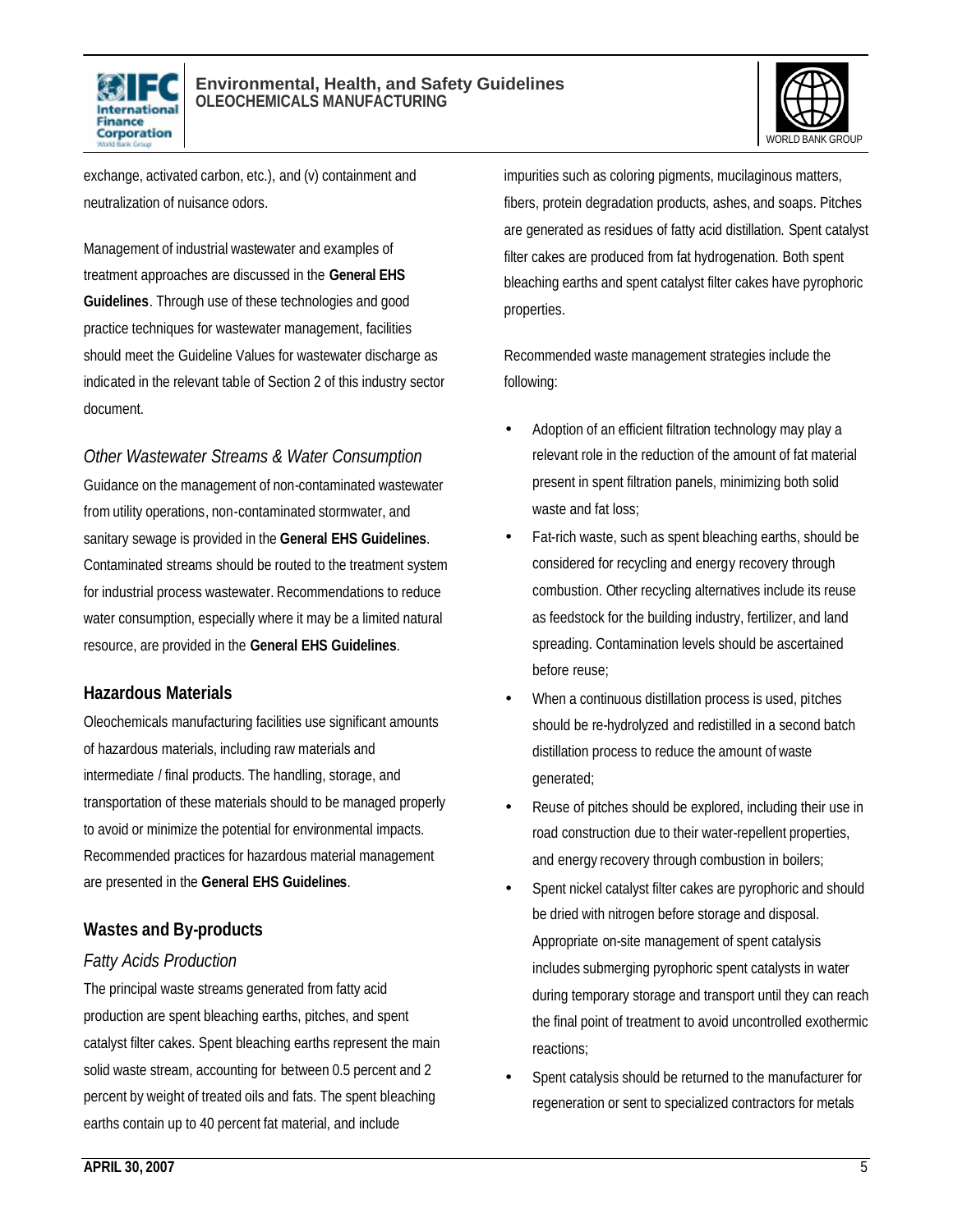



recovery. Off-site management of spent catalysts by specialized companies includes recovery of the heavy or precious metals, through recovery and recycling processes whenever possible, or handling and disposal according to hazardous and non-hazardous waste management recommendations presented in the **General EHS Guidelines**. Catalysts that contain platinum or palladium should be sent to a noble metals recovery facility; and

Use of low-impact palladium-based catalyst instead of nickel catalyst should be considered for new plant installations.

# *Glycerin Production*

Waste and by-products generated in glycerin production include heavy fractions from distillation and residues from filtration and / or bleaching, consisting of spent activated carbons, activated clays, and filtering aids containing fat material, soaps, lime, coagulating salts (such as aluminum sulfate or ferric chloride), and coloring pigments.

Recommended waste management strategies include the following:

- Spent filter panels that are not contaminated by heavy metals and solvents should be considered for recycling as animal feed or fertilizer, especially if they contain salts produced by the neutralization of potassium hydroxide with phosphoric acid;
- Contaminated filter panels should be segregated and managed according to the waste management guidance present in the **General EHS Guidelines**; and
- Use distillation heavy ends as low grade glycerin, or use as fuel for energy production following a concentration step.

### *Biodiesel Production*

Industry-specific solid wastes and by-products from oleochemicals manufacturing include spent catalyst salt precipitates from glyceric phase neutralization; fatty acids and fatty soaps; spent bleaching earth or filtering aid panels produced from purification of low-quality raw material; and heavy and light-end boiling esters from distillation process.

Recommended waste management strategies include the following:

- Consider recycling spent catalyst salts as fertilizers if potassium hydroxide is used as catalyst and phosphoric acid as neutralizer;
- Manage spent bleaching and filtering panel treatment and disposal as described for the same waste streams from fatty acids production;
- Fatty soaps should be neutralized, and fatty acids produced should be recovered and esterified to methyl esters by means of acid-catalyzed esterification;
- Reuse heavy and light-end boiling esters in different oleochemical manufacturing sectors where quality requirements are lower; and
- Consider use of very low-quality pitches as fuel for energy production.

### **Noise**

Typically sources of noise emissions include compressors and turbines, pumps, electric motors, air coolers, rotating drums, spherodizers, conveyors belts, cranes, fired heaters, and from emergency depressurization. Guidance on noise control and minimization is provided in the **General EHS Guidelines**.

# **1.2 Occupational Health and Safety**

Facility-specific occupational health and safety hazards should be identified based on a job safety analysis or comprehensive hazard and risk assessment using established methodologies such as a hazard identification study [HAZID], hazard and operability study [HAZOP], or a quantitative risk assessment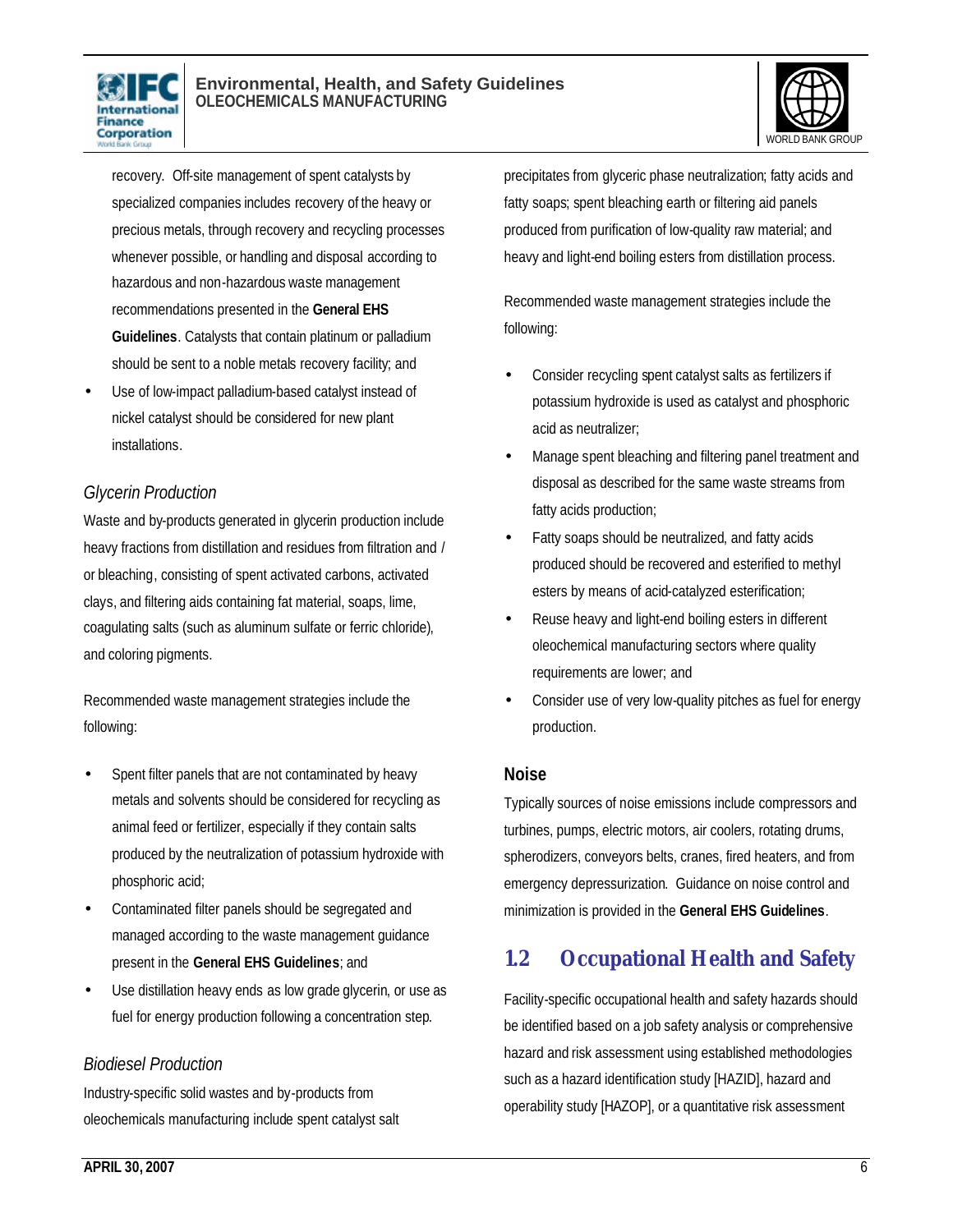



[QRA]. As a general approach, health and safety management planning should include the adoption of a systematic and structured approach for prevention and control of physical, chemical, biological, and radiological health and safety hazards described in the **General EHS Guidelines**.

Occupational health and safety issues for specific consideration in oleochemicals manufacturing plants include:

- Process Safety
- Chemicals hazards
- Fire and explosions
- Other occupational hazards

# *Process Safety*

Process safety programs should be implemented due to industry-specific characteristics, including complex chemical reactions, use of hazardous materials (e.g., toxic, reactive, flammable, or explosive compounds), and multi-step organic synthesis reactions.

Process safety management includes the following actions:

- Physical hazard testing of materials and reactions;
- Hazard analysis studies to review the process chemistry and engineering practices, including thermodynamics and kinetics;
- Examination of preventive maintenance and mechanical integrity of the process equipment and utilities;
- Worker training; and
- Development of operating instructions and emergency response procedures.

### *Chemical Hazards*

Oleochemicals manufacturing activities may present a risk of exposure to hazardous chemicals, such as inhalation of hexane, methanol, or other solvents used for extraction; inhalation and

dermal exposure to toxic chemicals including acids or bases; inhalation of dust from transportation of raw materials; and inhalation of dust from bleaching earth, filter aid, and catalysts. Guidance on the management of chemical hazards in the workplace is presented in the **General EHS Guidelines**.

Additional industry-related recommendations include the following:

- Train employees in chemical handling, for example, the correct interpretation of material safety data sheets, international chemical safety cards, and first aid procedures (seasonal and other temporary workers should be fully trained before they work with chemicals);
- Provide employees with the necessary personal protective clothing (PPE) and equipment when specified as part of the job safety analysis and safety data;
- Ensure there is adequate air circulation to reduce the concentration of solvents in oil extraction areas;
- Provide adequate ventilation, especially at workstations related to raw-material handling, milling, handling of bleaching earth, and use of solvents;
- Ensure proper distillation of oil after extraction for effective solvent removal;
- Apply preventive maintenance to reduce the risk of burns from all pipes carrying steam and all hot surfaces; and
- When feasible, use hot water rather than solvents for cleaning.

# *Fire and Explosions*

Oleochemicals manufacturing may present a risk of explosions resulting from volatilization of solvents (e.g., hexane), and fire from spent bleaching earth with high iodine-value oil, spent catalysts, and high ambient temperatures. Recommendations to prevent and control fire and explosion hazards include the following: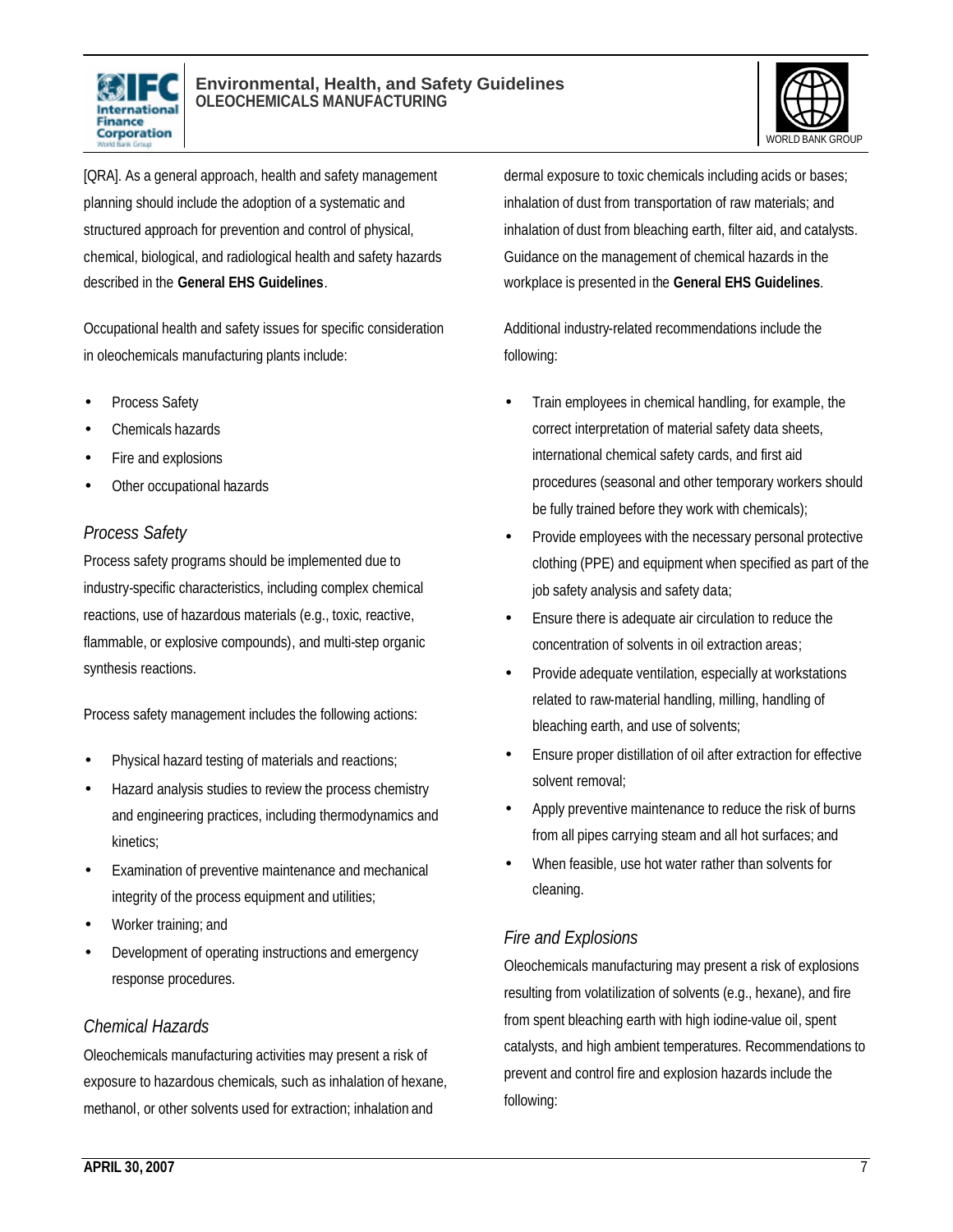



- Maintain air concentrations of VOCs below 10 percent of lower explosive limits;<sup>2</sup>
- Prevent leaks and spills of oils in the extraction plant;
- Control the flash-point temperature of the incoming extracted oils and use temperature control for all facilities receiving solvent extracted oils;
- Implement fire and auto-ignition prevention and control measures where storage and handling of spent catalyst and spent bleaching earths is conducted;
- Dry pyrophoric spent catalyst filter panels with nitrogen, and store in sealed containers preventing any contact with air;
- Use non-combustible materials in methanol or hydrogen handling equipment;
- Locate the hydrogen storage area at a safe distance from other plant facilities;
- Design storage tanks, pipelines, and equipment using hydrogen to avoid any possible accumulation of hydrogen;
- Install hydrogen leak detectors in locations selected as part of a risk analysis;
- Equip hydrogen handling systems with automatic valve shut-off devices;
- Prevent accumulation of methanol and other VOC vapors in all plant locations. For example, the reactor design should ensure that methanol remains in a liquid state even under low pressure conditions; and
- Install adequate systems to cool tanks, pipelines, and reactors to prevent methanol auto-ignition in case of plant upset conditions and equipment failure.

# **Other Occupational Hazards**

Physical hazards in oleochemicals manufacturing facilities are similar to those present in other industry sectors and include the potential for falls caused by slippery floors and stairs, potential

collisions with internal transport such as trucks, and accidental contact with conveyor systems, such as those used in the crushing plants and for the removal of spent earth. Operators in may also be exposed to noise from internal transport, conveyors, boilers, pumps, fans, various steam and air leaks, and so on. Guidance on general workplace conditions are presented in the **General EHS Guidelines**.

# **1.3 Community Health and Safety**

The most significant community health and safety hazards associated with oleochemicals manufacturing facilities occur during the operation phase and include the threat from major accidents related to potential fires and explosions or accidental releases of raw materials or finished products during transportation outside the processing facility. Guidance for the management of these issues is presented below and in relevant sections of the **General EHS Guidelines** including: Traffic Safety, Transport of Hazardous Materials, and Emergency Preparedness and Response.

Additional relevant guidance applicable to transport by sea and rail as well as shore-based facilities can be found in the EHS Guidelines for Shipping, Railways, Ports and Harbors, and Crude Oil and Petroleum Products Terminals.

 $\overline{a}$ 2 For example, the lower explosive limit for hexane is 1.1 percent (volume per volume [v/v]) and the upper explosive limit is 7.5 percent (v/v);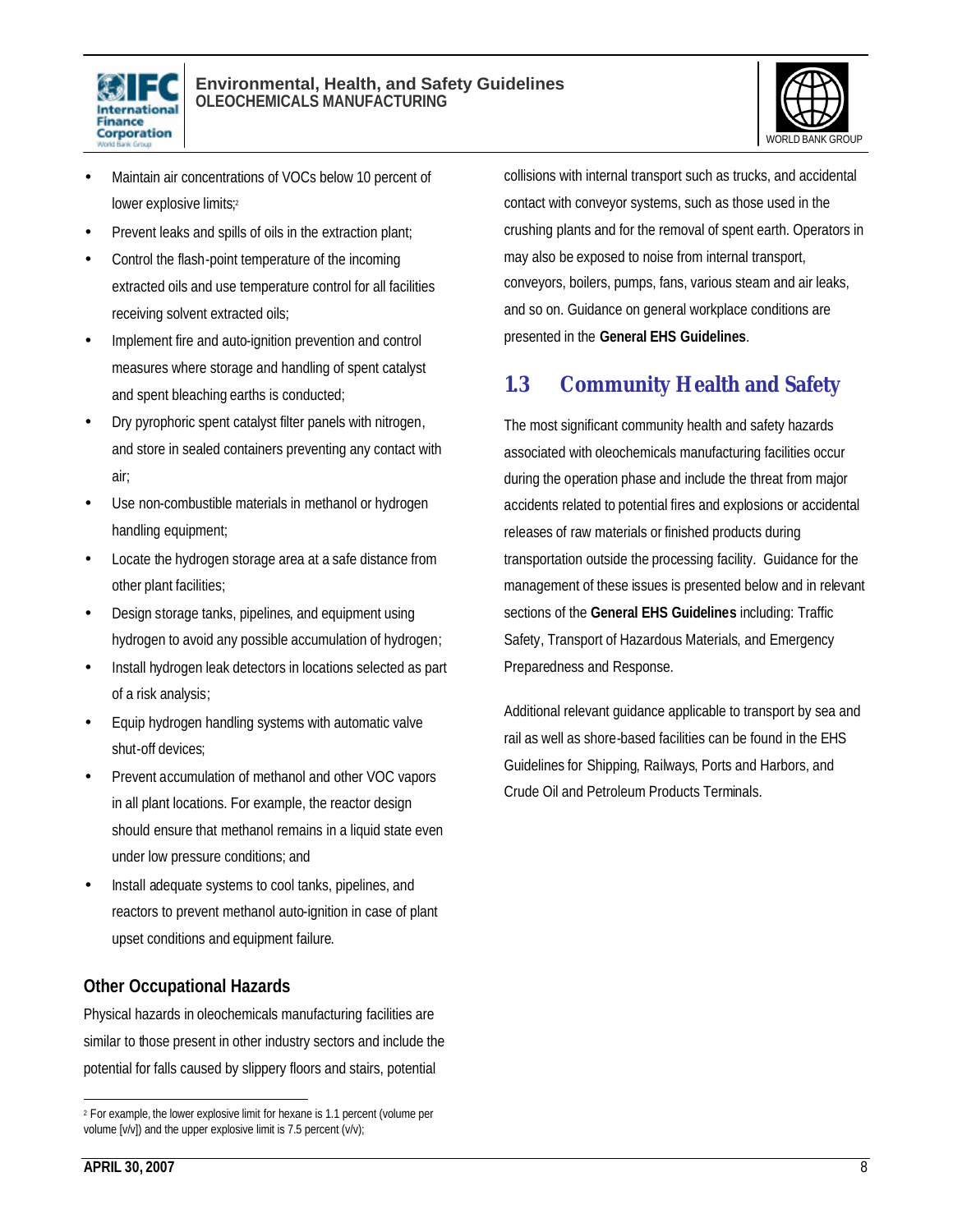



# **2.0 Performance Indicators Monitoring**

# **2.1 Environment**

### **Emissions and Effluent Guidelines**

Tables 1 and 2 present emission and effluent guidelines for this industry sector. Guideline values for process emissions and effluents in this sector are indicative of good international industry practice as reflected in relevant standards of countries with recognized regulatory frameworks. These guidelines are achievable under normal operating conditions in appropriately designed and operated facilities through the application of pollution prevention and control techniques discussed in the preceding sections of this document.

Emissions guidelines are applicable to process emissions. Combustion source emissions guidelines associated with steam and power generation activities from sources with a heat input capacity equal to or lower than 50 megawatt thermals are addressed in the **General EHS Guidelines** with larger power source emissions addressed in the **Thermal Power EHS Guidelines**. Guidance on ambient considerations based on the total load of emissions is provided in the **General EHS Guidelines**.

Effluent guidelines are applicable for direct discharges of treated effluents to surface waters for general use. Site-specific discharge levels may be established based on the availability and conditions in the use of publicly operated sewage collection and treatment systems or, if discharged directly to surface waters, on the receiving water use classification as described in the **General EHS Guidelines**. These levels should be achieved, without dilution, at least 95 percent of the time that the plant or unit is operating, to be calculated as a proportion of annual operating hours. Deviation from these levels in consideration of

specific, local project conditions should be justified in the environmental assessment.

| <b>Table 1. Air Emissions Levels for Oleochemicals</b><br><b>Manufacturing Plants</b> |                    |                        |  |  |
|---------------------------------------------------------------------------------------|--------------------|------------------------|--|--|
| Pollutant                                                                             | <b>Units</b>       | <b>Guideline Value</b> |  |  |
| <b>VOCs</b>                                                                           | mq/Nm <sup>3</sup> | 100a                   |  |  |
| a. At 273 K (0 °C) and 101.3 kPa (1 atmosphere).                                      |                    |                        |  |  |

| <b>Table 2. Effluents Levels for Oleochemicals</b><br><b>Manufacturing Plants</b> |              |                        |  |  |
|-----------------------------------------------------------------------------------|--------------|------------------------|--|--|
| <b>Pollutant</b>                                                                  | <b>Units</b> | <b>Guideline Value</b> |  |  |
| рH                                                                                | S.U.         | $6-9$                  |  |  |
| BOD <sub>5</sub>                                                                  | mq/L         | 40                     |  |  |
| <b>COD</b>                                                                        | mg/L         | 150                    |  |  |
| <b>Total Nitrogen</b>                                                             | mg/L         | 30                     |  |  |
| <b>Total Phosphorous</b>                                                          | mq/L         | 5                      |  |  |
| <b>Oil and Grease</b>                                                             | mg/L         | 10                     |  |  |
| <b>Total Suspended Solids</b>                                                     | mq/L         | 50                     |  |  |

# **Resource Use, Energy Consumption, Emission and Waste Generation**

Table 3 provides examples of resource consumption / generation indicators for energy in this sector, whereas Table 4 provides examples of emission and waste generation indicators. Industry benchmark values are provided for comparative purposes only and individual projects should target continual improvement in these areas.

| <b>Table 3. Resource and Energy Consumption</b> |                           |                                                          |  |  |
|-------------------------------------------------|---------------------------|----------------------------------------------------------|--|--|
| Input per Unit<br><b>Product</b>                | Unit                      | <b>Industry Benchmark</b>                                |  |  |
| <b>Water Use</b>                                |                           |                                                          |  |  |
| Fatty Acid / Glycerin<br>Production             | m <sup>3</sup> /t product | $0.6 - 0.8$                                              |  |  |
| <b>Biodiesel Production</b>                     | $m^3/t$ product           | $1.6 - 2.0$                                              |  |  |
| Energy                                          |                           |                                                          |  |  |
| Fatty Acid / Glycerin<br>Production             | Per ton raw<br>material   | 550kg(vapor@30 bar)<br>+200kg (vapor @10 bar) +45<br>kWh |  |  |
| <b>Biodiesel Production</b>                     | Per ton<br>product        | 600kg(vapor@ 5 bar)<br>$+1.2*106$ kJ + 40 kWh            |  |  |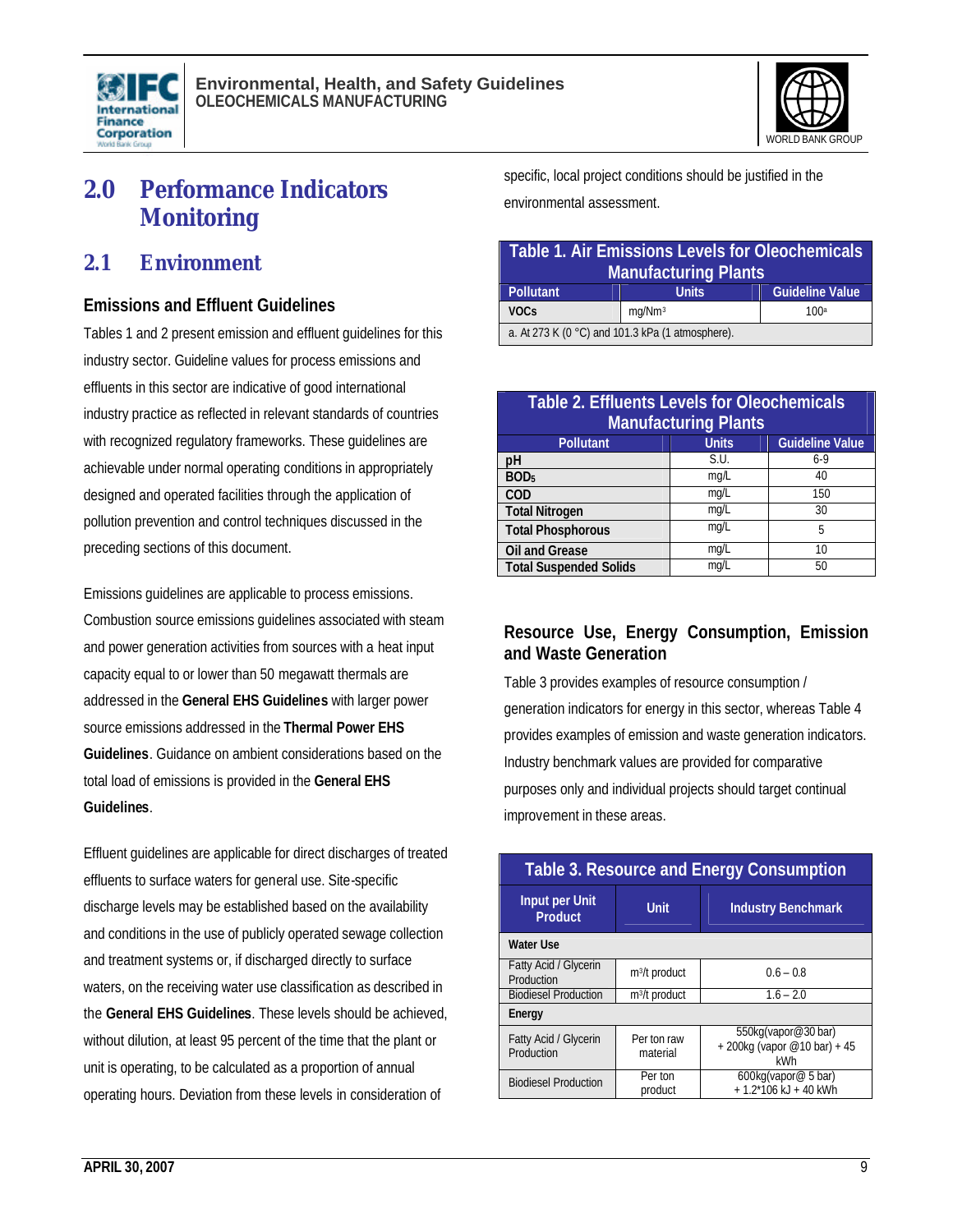



| <b>Table 4. Wastewater and Waste Generation</b>                                                                                                                                                                        |                                |                                                   |  |  |
|------------------------------------------------------------------------------------------------------------------------------------------------------------------------------------------------------------------------|--------------------------------|---------------------------------------------------|--|--|
| <b>Output per Unit</b><br><b>Product</b>                                                                                                                                                                               | <b>Unit</b>                    | <b>Industry Benchmark</b>                         |  |  |
| Process Wastewater <sup>(1)</sup>                                                                                                                                                                                      |                                |                                                   |  |  |
| Fatty Acid / Glycerin<br>Production                                                                                                                                                                                    | m <sup>3</sup> /t raw material | < 0.1 <sup>(2)</sup>                              |  |  |
| <b>Biodiesel Production</b>                                                                                                                                                                                            | m <sup>3</sup> /t product      | $0.9 - 1.3$                                       |  |  |
| <b>Solid Water</b>                                                                                                                                                                                                     |                                |                                                   |  |  |
| Fatty Acid / Glycerin<br>Production                                                                                                                                                                                    | kg/t raw material              | 5 (spent catalysts)<br>10 (distillation residues) |  |  |
| <b>Biodiesel Production</b>                                                                                                                                                                                            | kg/t product                   | 50 (potassium<br>phosphates)                      |  |  |
| Notes:<br>Cooling water not included. The 90-95 percent of cooling water should be recycled<br>$1_{-}$<br>$\mathcal{L}$<br>Based on one ton raw material consisting of 900 kg of fatty acids and 100 kg of<br>glycerin |                                |                                                   |  |  |

### **Environmental Monitoring**

Environmental monitoring programs for this sector should be implemented to address all activities that have been identified to have potentially significant impacts on the environment, during normal operations and upset conditions. Environmental monitoring activities should be based on direct or indirect indicators of emissions, effluents, and resource use applicable to the particular project.

Monitoring frequency should be sufficient to provide representative data for the parameter being monitored. Monitoring should be conducted by trained individuals following monitoring and record-keeping procedures and using properly calibrated and maintained equipment. Monitoring data should be analyzed and reviewed at regular intervals and compared with the operating standards so that any necessary corrective actions can be taken. Additional guidance on applicable sampling and analytical methods for emissions and effluents is provided in the **General EHS Guidelines**.

# **2.2 Occupational Health and Safety**

### **Occupational Health and Safety Guidelines**

Occupational health and safety performance should be evaluated against internationally published exposure guidelines, of which examples include the Threshold Limit Value (TLV®) occupational exposure guidelines and Biological Exposure Indices (BEIs®) published by American Conference of Governmental Industrial Hygienists (ACGIH),<sup>3</sup> the Pocket Guide to Chemical Hazards published by the United States National Institute for Occupational Health and Safety (NIOSH),<sup>4</sup> Permissible Exposure Limits (PELs) published by the Occupational Safety and Health Administration of the United States (OSHA),<sup>5</sup> Indicative Occupational Exposure Limit Values published by European Union member states, or other similar sources.

### **Accident and Fatality Rates**

Projects should try to reduce the number of accidents among project workers (whether directly employed or subcontracted) to a rate of zero, especially accidents that could result in lost work time, different levels of disability, or even fatalities. Facility rates may be benchmarked against the performance of facilities in this sector in developed countries through consultation with published sources (e.g. US Bureau of Labor Statistics and UK Health and Safety Executive)<sup>7</sup>.

# **Occupational Health and Safety Monitoring**

The working environment should be monitored for occupational hazards relevant to the specific project. Monitoring should be

l

http://www.hse.gov.uk/statistics/index.htm

<sup>&</sup>lt;sup>3</sup> Available at: http://www.acgih.org/TLV/ and http://www.acgih.org/store/

<sup>4</sup> Available at: http://www.cdc.gov/niosh/npg/ 5 Available at:

http://www.osha.gov/pls/oshaweb/owadisp.show\_document?p\_table=STANDAR DS&p\_id=9992

<sup>6</sup> Available at: http://europe.osha.eu.int/good\_practice/risks/ds/oel/

<sup>7</sup> Available at: http://www.bls.gov/iif/ and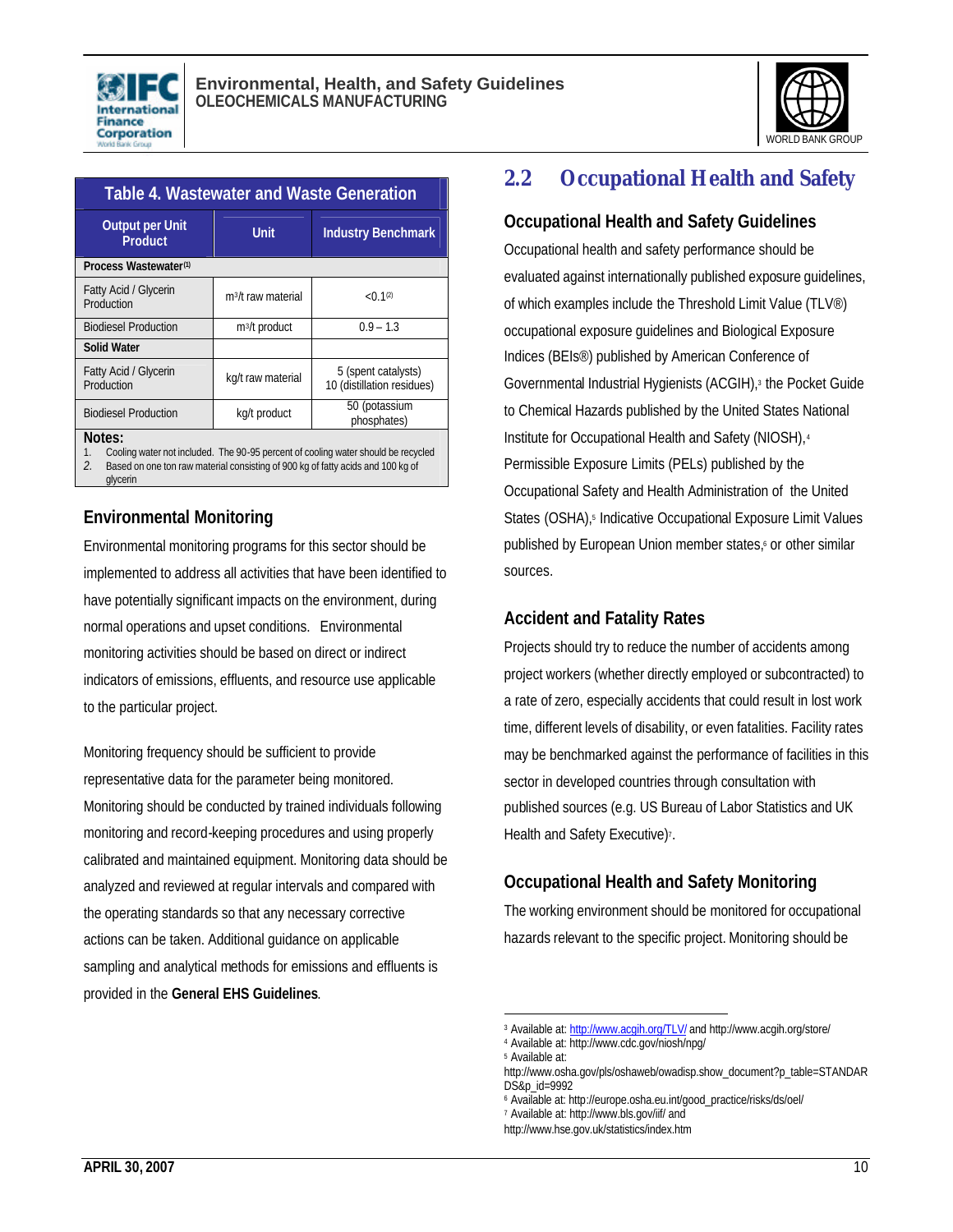



designed and implemented by accredited professionals<sup>8</sup> as part of an occupational health and safety monitoring program. Facilities should also maintain a record of occupational accidents and diseases and dangerous occurrences and accidents. Additional guidance on occupational health and safety monitoring programs is provided in the **General EHS Guidelines.**

 $\overline{a}$ <sup>8</sup> Accredited professionals may include Certified Industrial Hygienists, Registered Occupational Hygienists, or Certified Safety Professionals or their equivalent.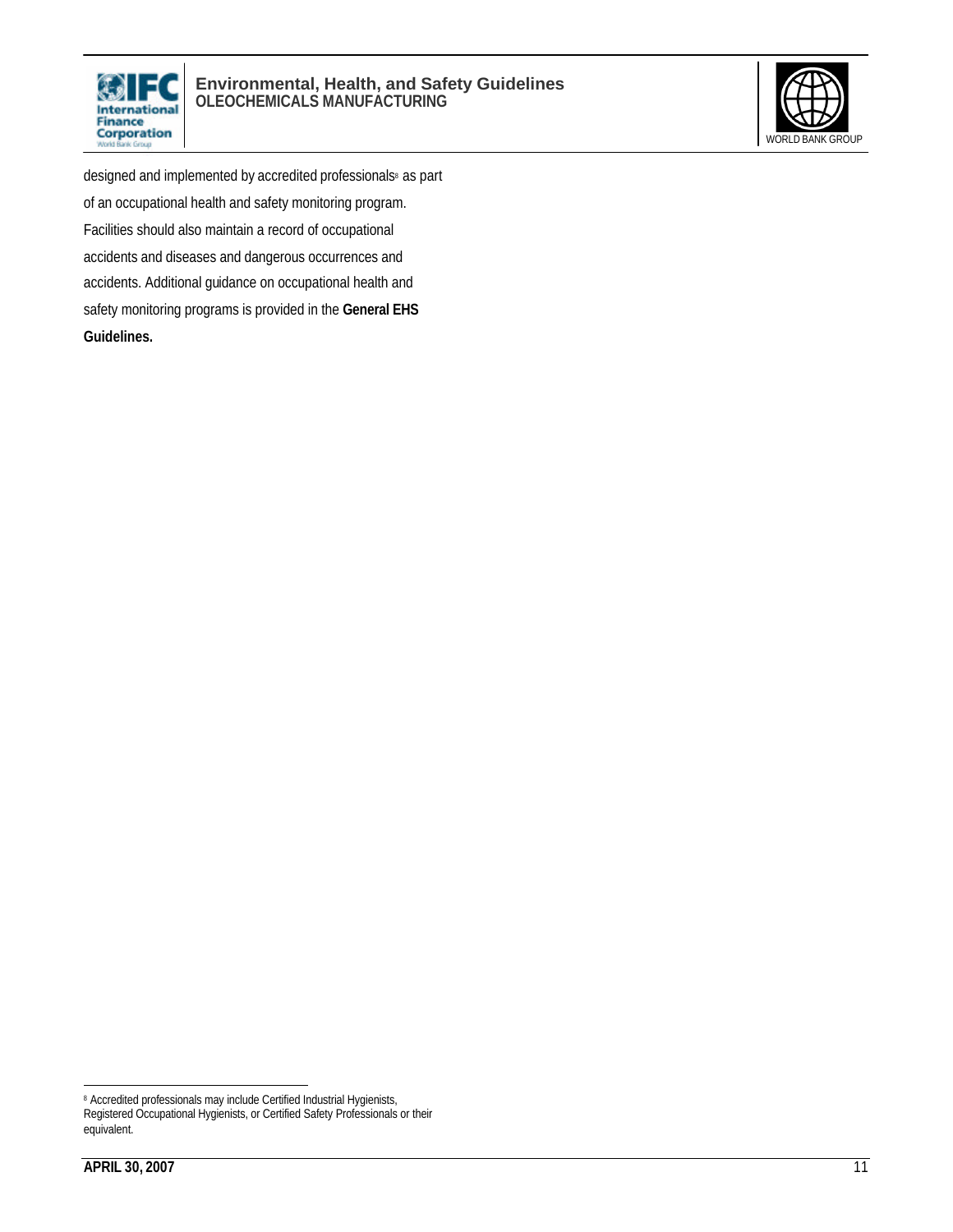



# **3.0 References and Additional Sources**

American Oil Chemists' Society (AOCS). 2006. Inform. April 2006. Volume 17(4) pg. 216-217. Champaign, IL: American Oil Chemists' Society Press.

American Oil Chemists' Society (AOCS). 2006. Inform. May 2006. Volume 17(5) pg. 324-326. Champaign, IL: American Oil Chemists' Society Press.

American Oil Chemists' Society (AOCS). 2006. Inform. May 2006. Volume 17(5) pg. 285. Champaign, IL: American Oil Chemists' Society Press.

American Oil Chemists' Society (AOCS). 2006. Biorenewable Sources. August 2006, Volume 2. Champaign, IL: American Oil Chemists' Society Press.

Dieckelmann, G., and H.J. Heinz. 1989. The Basics of Industrial Oleochemistry. Essen, Germany: Peter Pomp Publication Gmbh.

European Commission. 2003. European Integrated Pollution Prevention and Control Bureau (EIPPCB). Reference Document on Best Available Techniques (BAT) in the Large Volume Organic Chemical (LVOC) Industry. Seville: EIPPCB. Available at http://eippcb.jrc.es/pages/FActivities.htm

European Union Council Directive 1999/13/EC of 11 March 1999 on the Limitation of Emissions of Volatile Organic Compounds due to the Use of Organic Solvents in Certain Activities and Installations. Brussels, Belgium

German Federal Ministry for the Environment, Nature Conservation and Nuclear Safety. 2004. Promulgation of the New Version of the Ordinance on Requirements for the Discharge of Waste Water into Waters (Waste Water Ordinance - AbwV) of 17. June 2004. Berlin, Germany

Gunstone, F.D., and R.J. Hamilton (Ed.). 2001. Oleochemicals Manufacture and Applications. Sheffield, UK / Boca Raton, FL: Sheffield Academic Press / CRC Press.

Johnson, R.W., and E. Fritz. 1989. Fatty Acids in Industry: Processes, Properties, Derivatives, Applications. New York, NY: Marcel Dekker Inc.

Italian Republic. 2006. Decreto Legislativo 3 Aprile 2006, No. 152. Norme in Materia Ambientale. Gazzetta Ufficiale della Repubblica Italiana, No. 96/L. 14 April 2006. Rome: Repubblica Italiana.

National Renewable Energy Laboratory (NREL). Biodiesel Production Technology. Doc. No. NREL/SR-510-36244. Golden, Colorado, USA. Available at www.nrel.gov

Swern D. 1985. Bailey's Industrial Oil and Fat Products. Vol. 2 Fourth ed. New York, NY: John Wiley & Sons Inc.

US EPA. 40 CFR Part 417. Subpart B—Fatty Acid Manufacturing by Fat Splitting Subcategory. Washington, DC. Available at http://www.gpoaccess.gov/cfr/index.html

US EPA. 40 CFR Part 417. Subpart C—Soap Manufacturing by Fatty Acid Neutralization Subcategory. Washington, DC. Available at http://www.gpoaccess.gov/cfr/index.html

US EPA. 40 CFR Part 417. Subpart D—Glycerin Concentration Subcategory. Washington, DC. Available at http://www.gpoaccess.gov/cfr/index.html

US EPA. 40 CFR Part 417. Subpart E—Glycerin Distillation Subcategory. Washington, DC. Available at http://www.gpoaccess.gov/cfr/index.html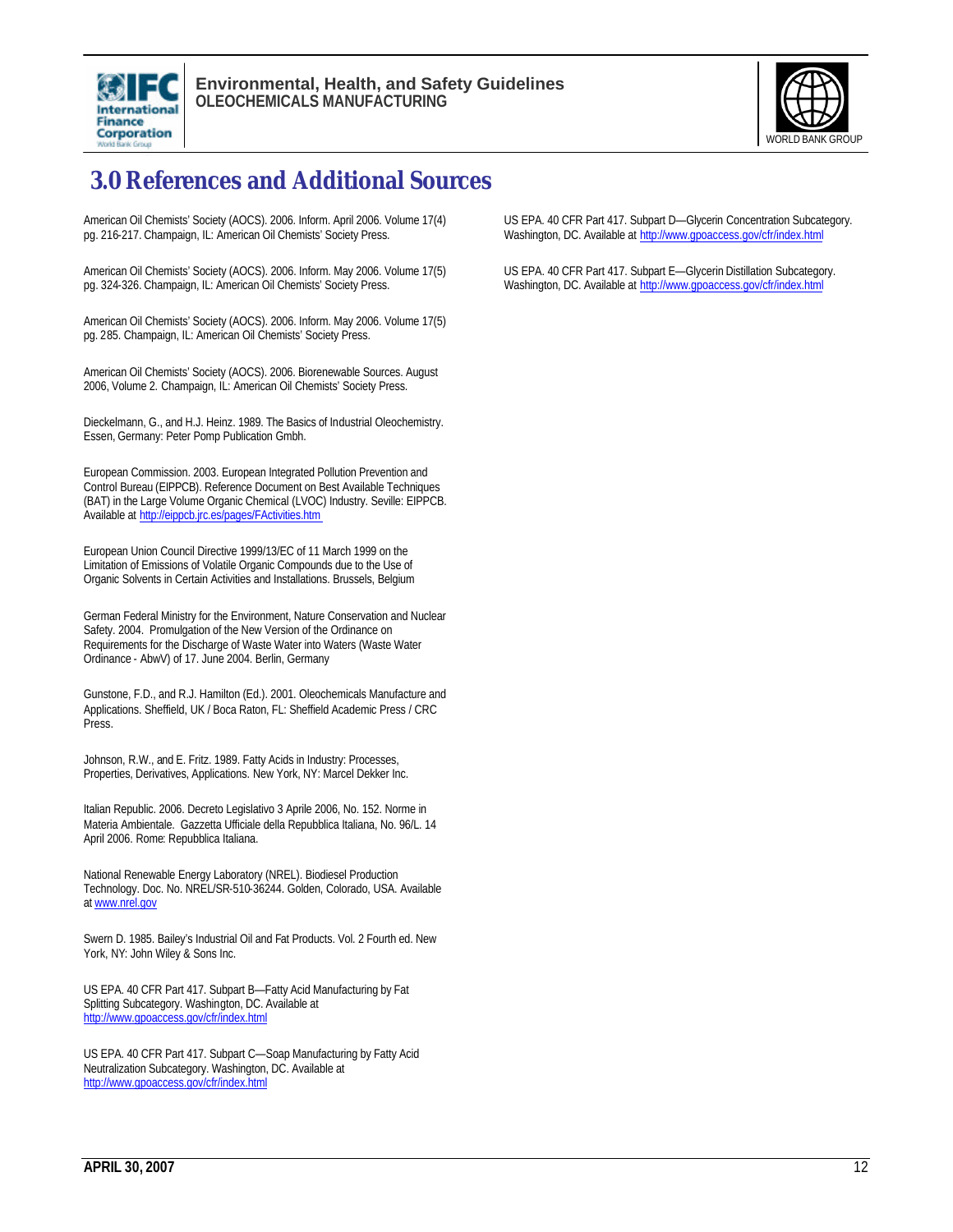



# **Annex A: General Description of Industry Activities**

The Oleochemicals Manufacturing industry produces a wide range of substances deriving from physical and chemical modification of natural oils and fats, which include:

- Fatty acids by cleavage (splitting) of the triglycerides molecule into its constituents, (i.e., fatty acids and glycerin);
- Biodiesel, mainly by substitution (transesterification) of glycerin with methanol in the triglycerides molecule; and
- Glycerin by processing glyceric aqueous solutions mainly derived from transesterification and splitting.

# **Fatty Acids Production**

Fatty acids, obtained from natural oils and fats splitting, are further purified and modified by means of distillation, fractionation, and hydrogenation (Figure A.1). Fatty acids can be directly used in several industrial applications or can be the base of a wide range of oleochemicals, such as esters, amides, and metallic soaps.

### *Raw Materials*

Raw materials include vegetable oils (mainly soybean oil, palm oil, rapeseed oil, sunflower-seed oil, cotton oil, and olive oil), which represent about 85 percent of the fats production worldwide, with the remaining 15 percent coming from animal origin fats such as tallow, lard, butter, poultry fat, and fish oil<sup>9</sup>.

Although an increasing volume of oleochemicals is produced by high-quality fats, the feedstock of the oleochemicals industry includes low-quality raw materials such as semi-refined or recycled oils, and residues from refining of fats.

### *Processing Operations*

### **Pretreatment of Fats and Oils**

It is essential to remove impurities present in the feedstock, such as protein degradation products, ashes, soaps, mucilaginous matters, and coloring pigments. For the manufacture of high-quality oleochemicals, pretreatment is normally carried out by filtering the feedstock with a variable amount (0.1 – 2.0 %) of activated bleaching earth (diatomaceous earth). The spent filter clay, containing up to 40% of fat material, represents the main solid waste from fatty acids production.

#### **Fats and Oils Fractionation**

The fractionation process can be applied to oils and fats (widely used for palm oil), but also to fatty acids after splitting (discussed below). Fractionation allows for separating of the feedstock in two fractions: a more liquid fraction (with higher content of unsaturated fats or fatty acids and higher commercial value) and a more solid fraction (with higher content of saturated fats or fatty acids than the feedstock).

Fractionation is based on the partial crystallization of the fat obtained by controlled cooling. Three fractionation technologies are commonly used: dry fractionation or winterization, wet fractionation, and solvent fractionation.

In dry fractionation, crystals are separated from the liquid phase by filtration, while in wet fractionation, a surfactant solution is used as a wetting agent for the crystals that are separated by centrifugation. Solvents (typically hexane or acetone) are used in solvent fractionation as media for crystallization and separation of the solid fraction. Both wetting agents and solvents are recovered and reused in the process. The purity of the fractions obtained, as well as capital and production costs,

 $\overline{a}$ 9 Inform, April 2006, Volume 17(4)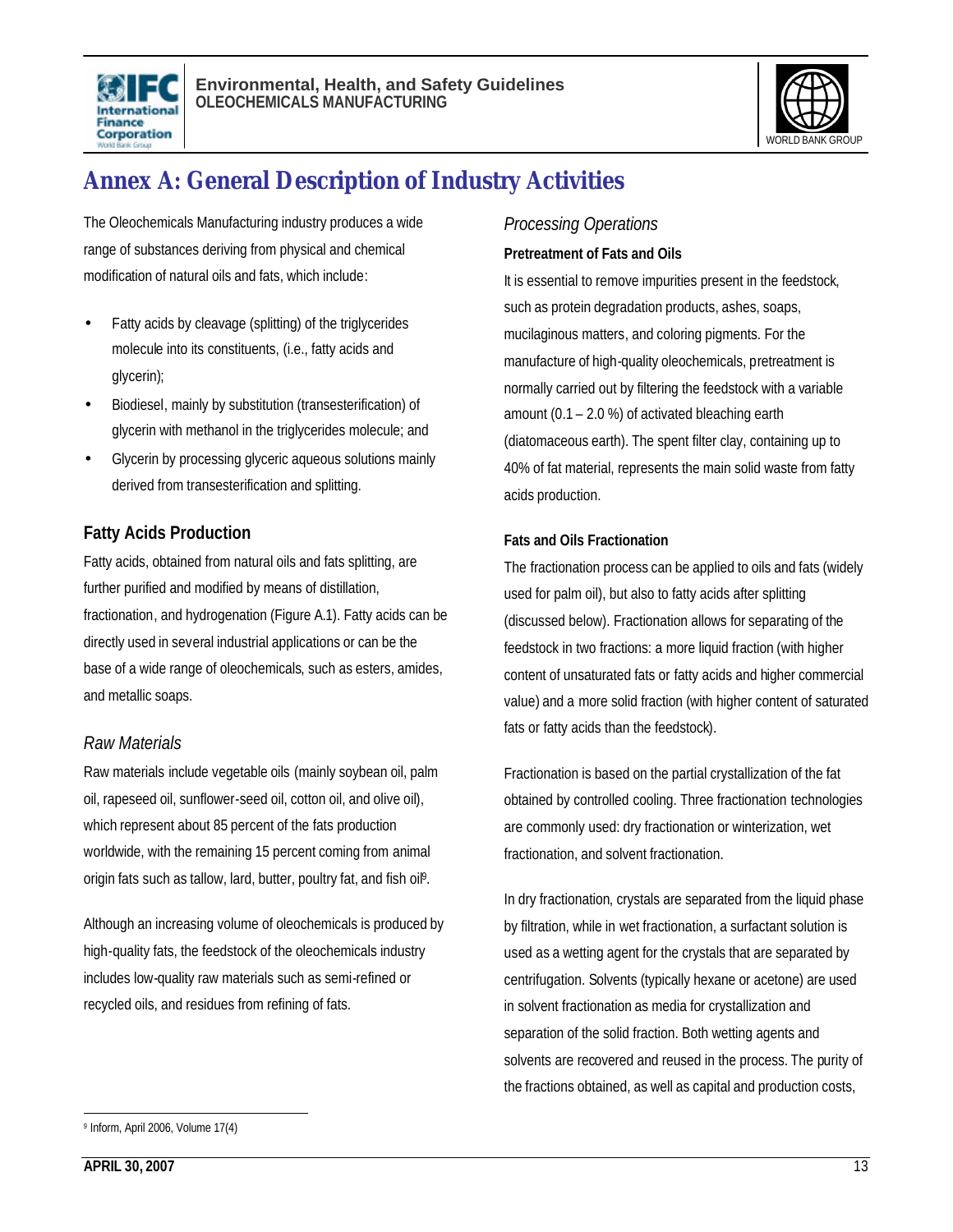



increase from dry fractionation to wet fractionation to solvent fractionation<sup>10</sup>.

### **Splitting**

Fats and oils are hydrolyzed in the splitting process to yield free fatty acids and glycerin. Typical splitting plants can operate as continuous or batch processes at temperatures of 210 – 250 °C and vapor pressures of  $20 - 40$  bar without catalysts<sup>11</sup>. In order to achieve a high yield of splitting (higher than 97 percent), glyceric water (sweet water) is continuously separated from the fat phase. Raw fatty acids are released to atmospheric pressure and the vapors produced are condensed by water sprays. The resulting water is discharged after separation of the floating fat. Raw fatty acids are then dehydrated and sent to the distillation plant. The sweet waters, containing up to 20% of glycerin, are settled from the remaining fats and can be purified with light lime treatment and filtration before being further processed for glycerin production.

#### **Hydrogenation**

The hydrogenation process can be performed before or after splitting. Hydrogenation is the reaction between hydrogen and the ethylenic double bond of an unsaturated fat in the presence of a catalyst. The saturated (hydrogenated) fat obtained is characterized by better stability properties and higher melting point. The typical hydrogenation process is carried out at a temperature between 180 – 250°C and hydrogen pressure of 10 – 25 bar with the presence of a finely divided nickel catalyst supported on silica gel or diatomaceous earth<sup>12</sup>.

The reaction is exothermic and the heat is recovered for preheating of the fat. The resultant hydrogenated fat is filtered, and the spent catalyst filter cakes (dried with nitrogen due to its pyrophoric properties) collected and sent to the catalyst industry for reactivation. A further purification step (post-refining) by filtering with activated bleaching earths may be necessary in order to eliminate traces of nickel (nickel soaps).

# **Fatty Acids Distillation and Fractional Distillation**

Crude fatty acids coming from the splitting units contain 2 – 5 percent of partial glycerides, oligomers, unsaponificable matter, and oxidation products. Distillation plants, operating normally at 160 – 250°C and 2 – 20 mbar, produce light colored fatty acids, light ends, and residues. Light ends are condensed and collected for further treatment and disposal. Residues of continuous processes still contain a certain percentage of fatty acids and can be either used for low quality productions or rehydrolyzed and redistilled in batches. The pitches generated are collected for recycling and/or disposal. Fatty acids distillation towers produce several fatty acid fractions based of their different vapor pressures. Fatty acids can also be fractionated by low-temperature partial crystallization.

# **Glycerin Production**

Animal or vegetable grade glycerin is produced through cleavage of the triglycerides of animal and vegetable fats by splitting, transesterification, or saponification. Glyceric aqueous solutions are purified, concentrated, and distilled (Figure A.2) in order to meet different market specifications and can be used for producing other oleochemicals such as mono and diglycerides.

### *Raw Materials*

Modern splitting plants produce glyceric solutions containing up to 20 percent of glycerin in water ("sweet waters"). Concentrations of glycerin up to 85 – 90 percent and salts up to 5 percent are obtained from transesterification process; recovery of excess methanol from glyceric solution and its recycling in the process are common operations of the biodiesel industry. Spent lye glycerin, obtained from saponification

l <sup>10</sup> G. Dieckelmann and H.J. Heinz, 1989.

AOCS. Inform, May 2006, Volume 17(5)

<sup>11</sup> G. Dieckelmann and H.J. Heinz, 1989

<sup>12</sup> Bailey's Industrial Oil and Fat Production. 1985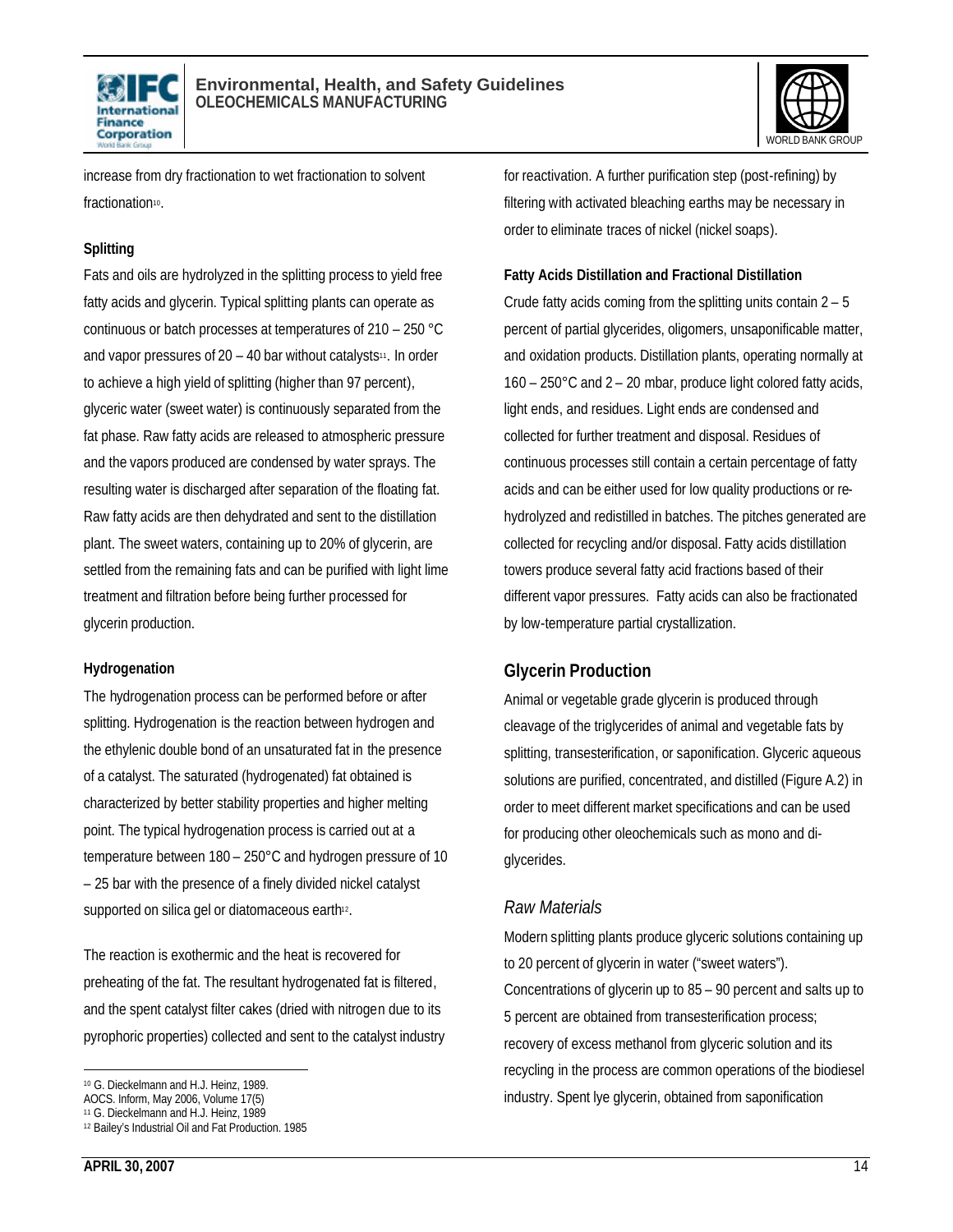



process, has lower content of glycerin (5 – 8 percent) and higher concentration of salts (10 – 15 percent) and impurities.

### *Processing Operations*

#### **Pretreatment of the Glyceric Solutions**

Spent soap lye and glycerol solutions, coming from splitting or transesterification of low grade or recycled fats, are treated with coagulating salts such as aluminum sulfate or ferric chloride, acids, and lime to remove impurities (e.g., soaps, protein degradation products, fatty acids or esters, ashes, and fibers). They are then filtered through activated clay or activated carbon. Typically, sweet waters and transesterification solutions have lower impurities content and need only a light lime treatment followed by pH adjustment and filtration.

Glyceric solutions can be also purified by an ion-exchange process. This process is mainly used for solutions containing low levels of salts and soaps, which after purification can reach concentrations higher than 99.5 percent via evaporation, avoiding the distillation step. The resins are reactivated by acids and caustic solutions that must be neutralized before disposal.

#### **Evaporation**

Spent soap lye and sweet waters are processed under reduced pressure and high temperature in multistage evaporators where glycerin achieves concentrations of up to 90 percent. The distilled water is condensed and discharged. After bleaching with activated carbon, the 90 percent glycerin can be sold as technical grade glycerin or further distilled.

#### **Distillation**

Glyceric solutions from transesterification and from evaporation containing up to 90 percent glycerol are distilled in packed columns where heavy and light boiling impurities are separated and pure glycerin (more than 99.5 percent) is obtained. In the case of glycerin with high salts content (such as spent lye or

biodiesel glycerin), a salt squeezing device allows reduction of the heavy fractions, which, depending on their glycerol content, can be further purified, destined for other uses (e.g., fertilizers), or disposed of. Light fractions, which are water solutions containing some percentage of glycerin (10 – 30 percent) and traces of fatty acids and esters, can be recycled to the production process via lime and acid treatment, filtration, and evaporation. The distilled yellowish glycerin is usually bleached with activated carbon to meet the pharmaceutical requirements.

### **Biodiesel Production**

Biodiesel is defined as mono-alkyl esters of long-chain fatty acids.<sup>13</sup> Biodiesel is mainly obtained by direct reaction (transesterification) of oils and fats of vegetable and animal origin with methanol of fossil origin (Figure A.3), although other alcohols (e.g., ethanol, isopropanol) can also be used. The resulting products are fatty acid methyl esters (FAMEs) and glycerin. FAMEs are also the base of other important oleochemical products, including fatty alcohols (surfactants industry).

### *Raw Materials*

Natural oils and fats of vegetable origin are widely used as feedstock. Rape seed oil, soybean oil, palm oil, sunflower seed oil, and cotton seed oil are the most frequently used. Animal origin fats, such as tallow and lard, can also be used. Most of the manufacturing plants use multiple feedstocks and can also accept lower quality oils, such as used frying oils or crude oils. Fatty acids of animal or vegetable origin are used in the esterification process.

The main requirement for methanol is the absence of water that interferes with the transesterification reaction. Ethanol, which can be used in the transesterification process instead of

 $\overline{a}$ 13 See for example EU EN 14214, EN 14213, and ASTM 6751-06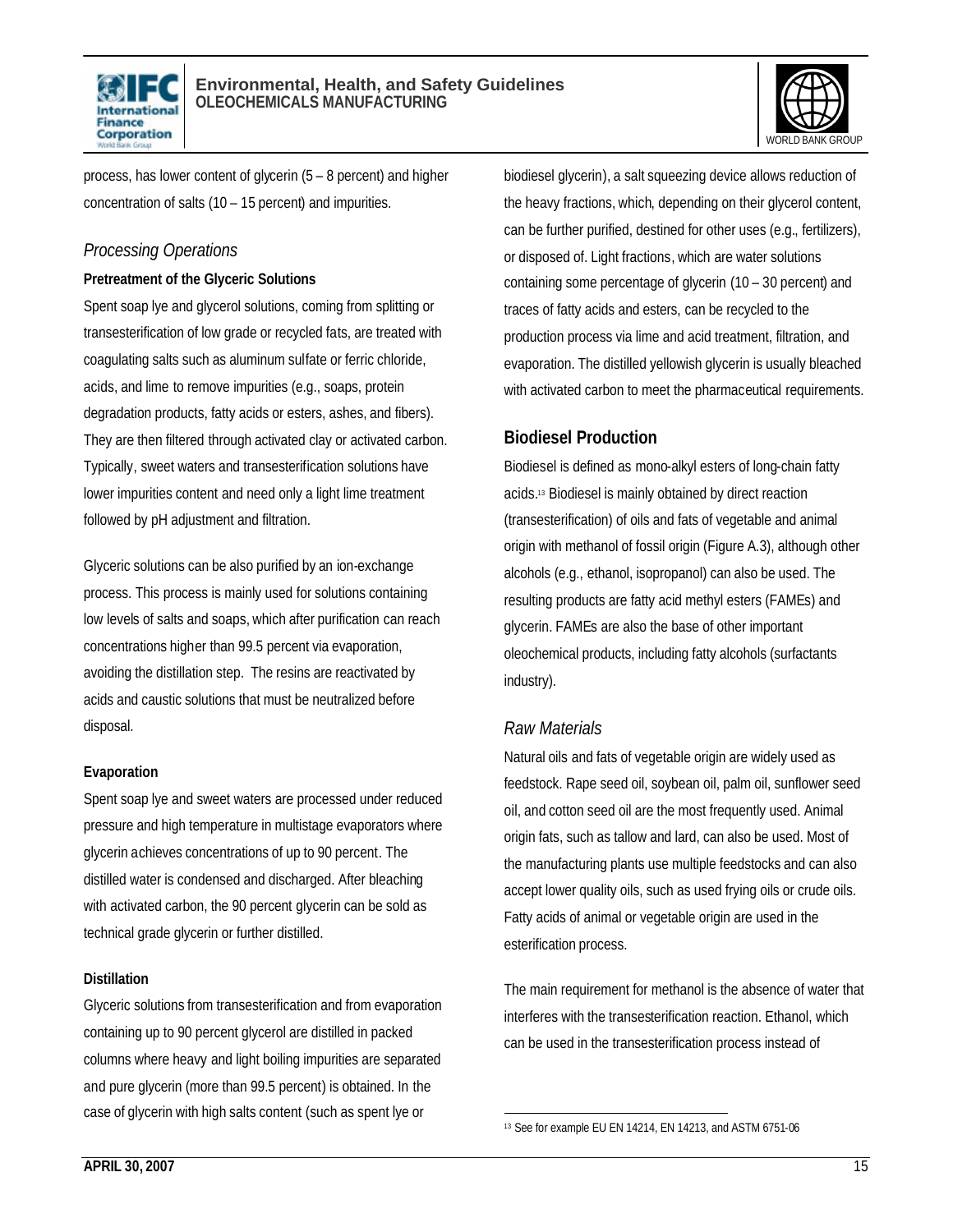



methanol, forms an azeotrope with water that may complicate its recovery and recycling during the process.

### *Processing Operations*

#### **Pretreatment**

Transesterification processes normally require feedstocks with a very low content of free fatty acids. Fats and oils are neutralized by chemical or physical refining or by esterification. Used frying oils, animal fats, and high acid level oils are usually esterified with methanol and acid catalyst; the reaction water is removed and the acid catalyst is neutralized with sodium or potassium hydroxide before proceeding with the transesterification. Fatty acids streams coming from physical refining can also be esterified<sup>14</sup>.

#### **Methyl Esters Synthesis by Transesterification**

The transesterification of fats and oils with methanol is typically carried out with basic catalysts (e.g., sodium hydroxide, potassium hydroxide, and sodium methylate) at 60 – 70°C and normal pressure, although higher temperature and pressure are also used. The equilibrium of the reaction is pushed to the ester production by an excess of methanol and by the settling of the glyceric phase in the bottom of the reactor. Once the reaction is complete, the mixture is allowed to settle or is separated by centrifugation.

### **Methyl Esters and Glycerol Purification**

Excess alcohol is removed from both phases by evaporation and then condensed and recycled. The ester is washed with acidic water to remove traces of catalyst, soaps, and residual methanol and glycerin prior to drying. The wash water can be collected in the glyceric stream. The glyceric phase is then neutralized with mineral acids, normally hydrochloric acid; if potassium hydroxide and phosphoric acid are used, the resulting salt has a value as fertilizer. Fatty acids from soaps

neutralization can be recovered and re-esterified; crude glycerin is then sent to glycerin refining units.

### **Methyl Esters Synthesis by Esterification**

Fatty acids can be converted into FAMEs by esterification with methanol in the presence of an acid catalyst. Process water is purified from the excess methanol used in the reaction before discharge. Continuous counter current plants produce methyl esters streams at yields of 99 percent and above.

#### **Distillation**

Crude methyl esters, especially coming from highly degraded feedstock, can be distillated to remove heavy and light boiling impurities and meet the required standards.

 $\overline{a}$ <sup>14</sup> Biorenewable Sources, August 2006, Volume 2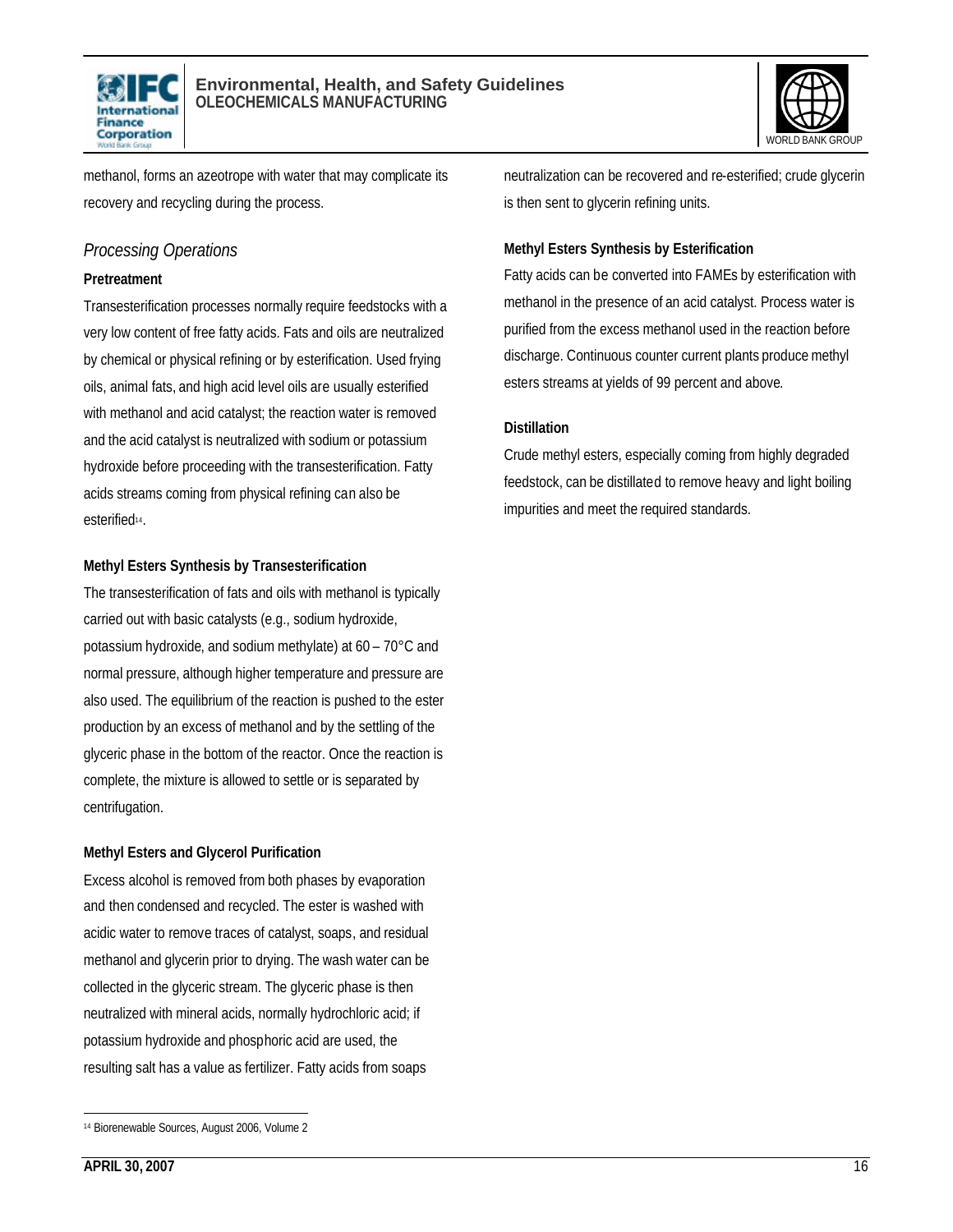



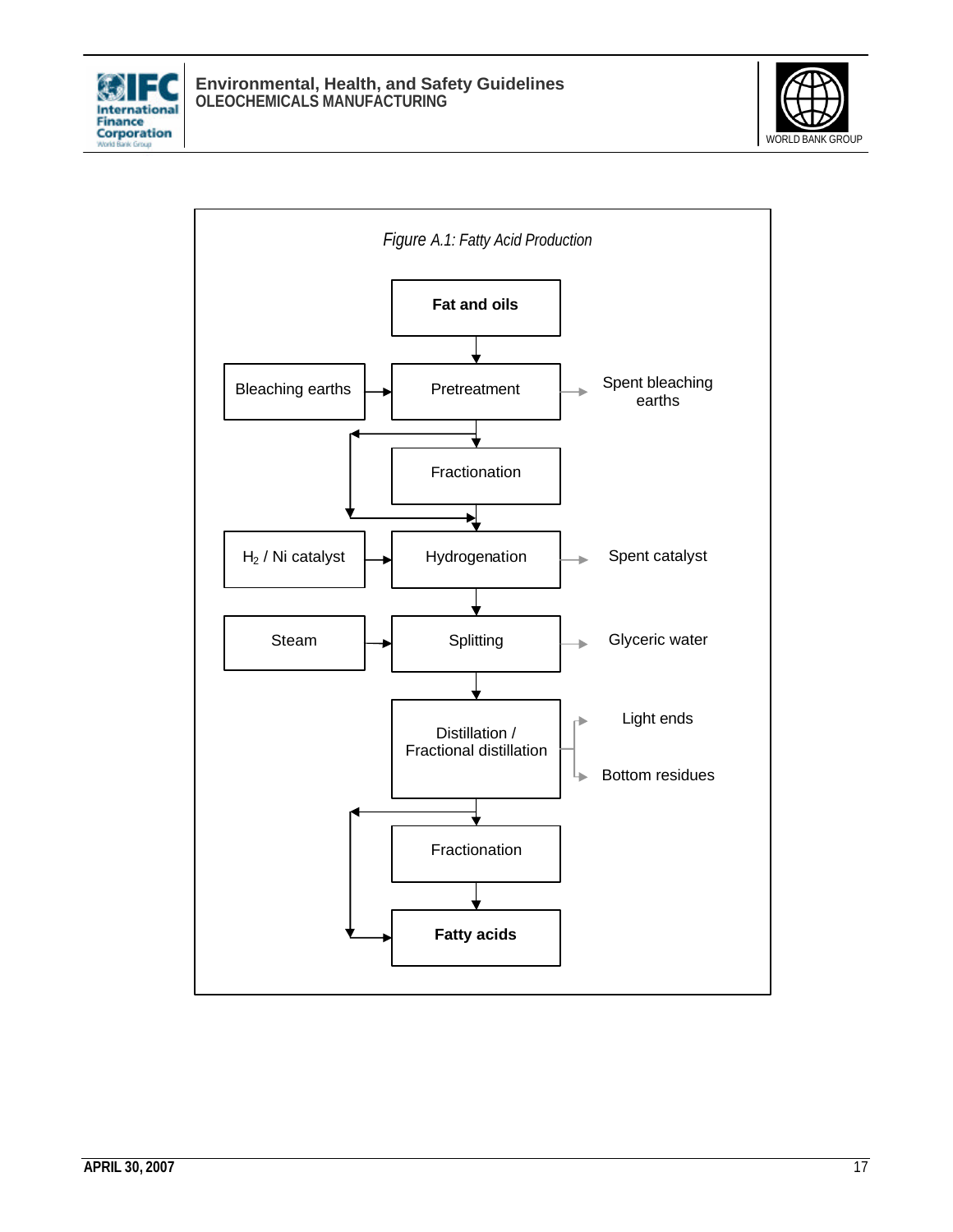